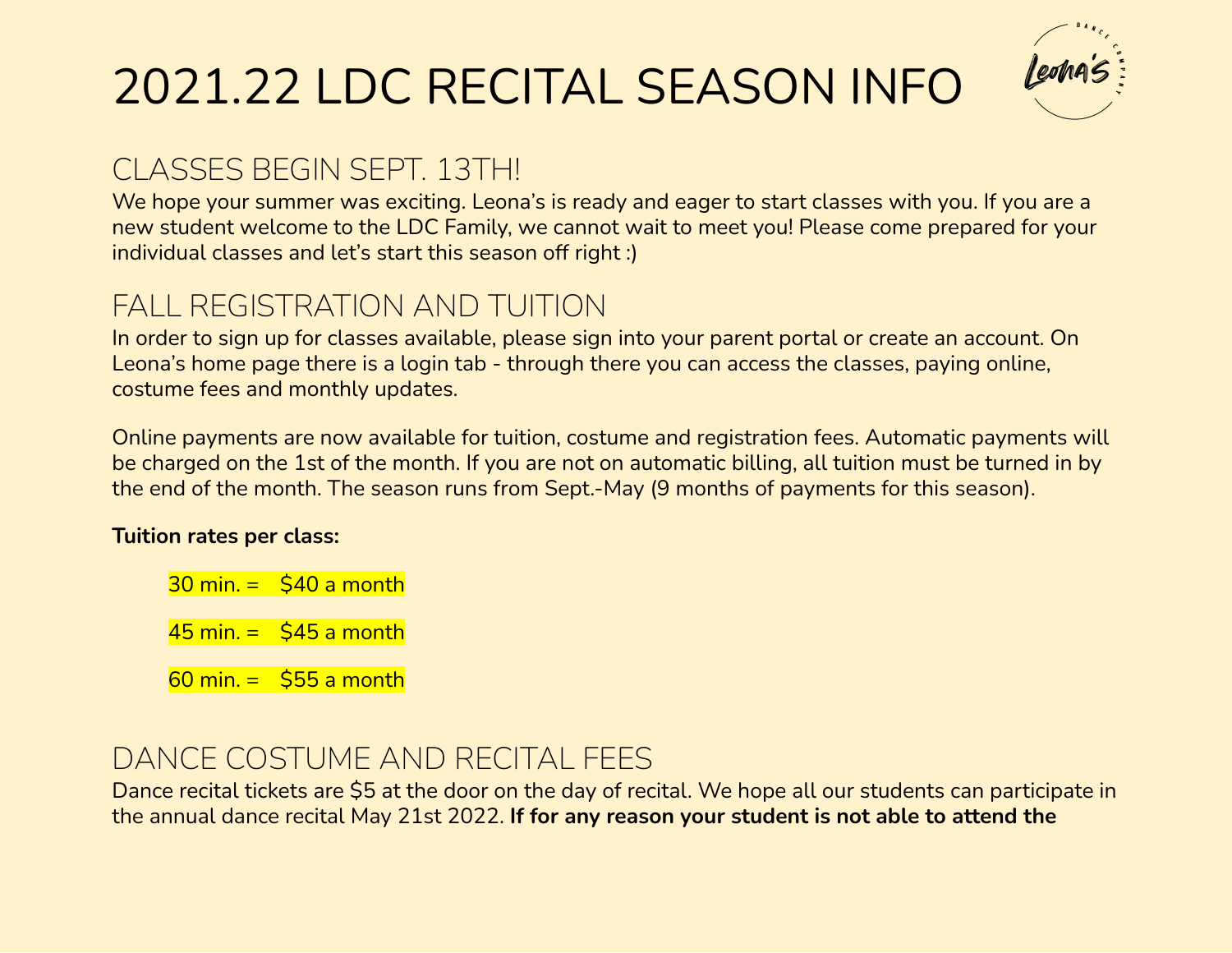# 2021.22 LDC RECITAL SEASON INFO

**recital please email [leonas.comp@gmail.com](mailto:leonas.comp@gmail.com) before February 1st to avoid mis-communication and processed costume fees.**

There is a flat fee of \$50 for all dance costumes per student per class. Costume fees must be paid by February 1st. If the fee is not paid by then, **COSTUME(S) WILL NOT BE ORDERED FOR YOUR STUDENT.** If costume is not ordered, students are not allowed to participate in recital or picture day. Please note that costume fees are non-refundable.

### PARENTS VIEWING CHILDREN

**N E W**

There is a viewing TV this year! This will let all parents and guardians watch their child during rehearsals. This helps build trust with the teachers, parents, and students. There is a waiting room outside of the studio where parents can sit and wait for students' classes to be done.

We understand it may be necessary to bring other children while waiting for your child's class to be finished. CHILDREN MUST BE SUPERVISED BY AN ADULT IN THE WAITING ROOM AT ALL TIMES. We ask no running or throwing of objects within LDC and keeping noises down.

# LABEL EVERYTHING

Please label everything you bring to dance class! Leona's is not responsible for any missing items. We do have a lost and found box, please check if a missing item is in there.